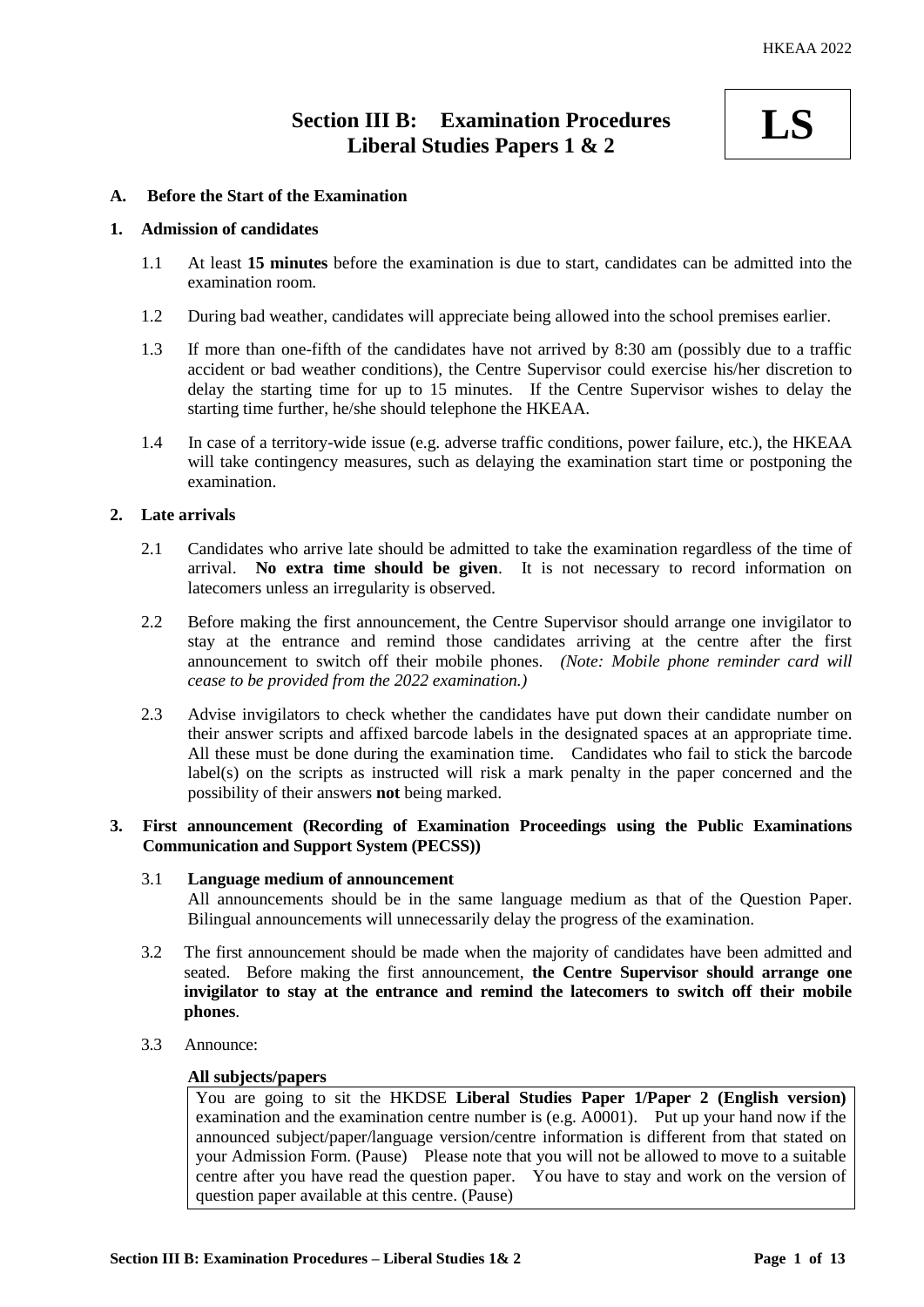The 'Public Examinations Communication  $\&$  Support System' has been installed at this examination centre. The centre conditions and examination proceedings will be recorded. Only authorised persons of the HKEAA can view, store or handle the recordings. The recordings will be destroyed upon closing of the examination year.

3.4 In case a candidate claims that the subject/paper/language version/centre information announced by the CS is different from that stated on his/her Admission Form, the **CS should arrange an invigilator to distribute the 'Notes for Wrong Centre or Wrong Version Candidates'** (**SR3(Notes) -** see *Specimen 40*) to the candidate concerned and let him/her decide whether or not to remain sitting the examination in this centre. For handling cases of wrong centre/wrong version candidates, please refer to *Section IV paragraphs 15 and 16*.

# **4. Second announcement (Checking of personal belongings)**

Announce:

### **(All subjects/papers)**

Check that you have taken the correct seat according to the seat number as stated on your Admission Form. Place your Admission Form and Identity Card or identification document on the top right-hand corner of your desk and not inside any folder. If you bring a folder, you must put it under your chair. Put up your hand if you have any questions. (Pause)

Put all the stationery you need to use on your desk. If you have brought a pencil case, put it in your bag or under your chair. (Pause)

If you intend to use a calculator during the examination, put the calculator on your desk. Remove the calculator cover/jacket and place it inside your bag or under the chair. Check your calculator now to make sure that no writings or markings have been made on the calculator. (Pause)

If you have brought a mobile phone, take out the phone now. Check to see if it has been switched off. (Pause) If not, switch it off now. You should also ensure that the alarm function of the phone has also been turned off and no sound will be emitted. (Pause for 15 seconds to ensure that candidates are complying with the instructions)

Now place the phone under your chair in a position clearly visible to the invigilators. (Pause)

If you have question paper(s) from previous examination session(s), notes, pieces of paper, books and dictionaries etc., put them in your bag. If you have brought any electronic devices (such as tablet, multimedia player, electronic dictionary, databank watch, smart watch, wireless earphones or other wearable technologies with communication or data storage functions, etc.) or articles that can emit sound, switch them off now (if possible) and put them in your bag or under your chair. (Pause)

Zip up your bag and put it under your chair. Do not leave your bag in the aisle. If you do not have a bag, put your purse and your mobile phone under your chair but bring all your other belongings to the front of the hall and put them … (Please clearly tell the candidates the location which you assign and ask an invigilator to assist).

Please note that if you are found to have any unauthorised materials on your desk or in the drawer of your desk, on your body or in your clothing after the Question Papers have been distributed, or any electronic devices (including mobile phone) switched on during the examination, you will receive a mark penalty, subject downgrading or even be disqualified from the whole examination.

Put up your hand if you have any questions. (Pause)

#### **Note:**

Repeat this announcement nearer the start of the examination if there are a lot of latecomers.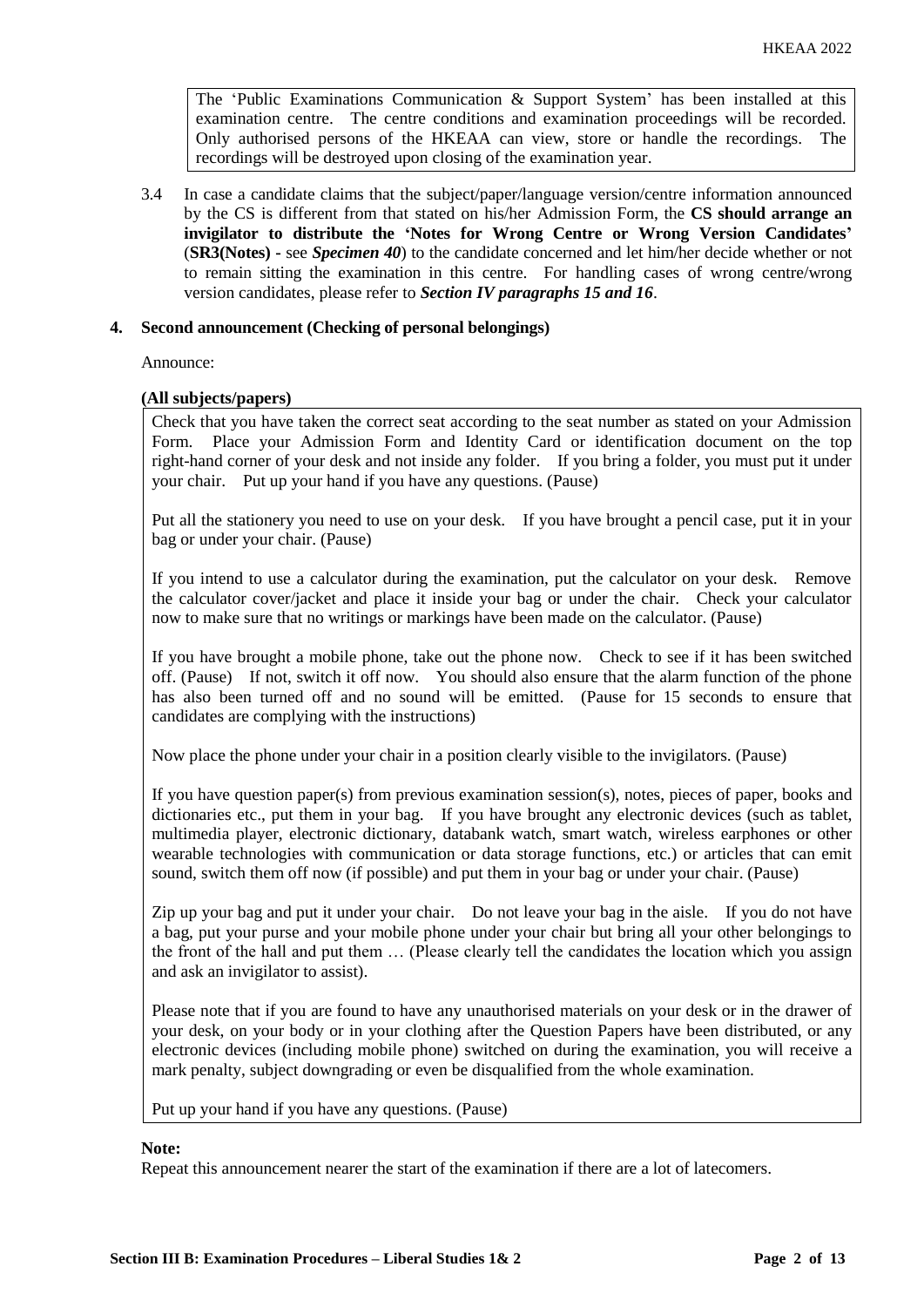The Centre Supervisor should ask the invigilators to check that the candidates follow these instructions. **Before the examination begins, should no mobile phone be found under a candidate's chair, invigilators may ask the candidate concerned if he/she has brought a mobile phone.**

### **5. Third announcement (Checking of barcode labels)**

### **Liberal Studies 1**

You should have on your desk a barcode sheet. Put up your hand if you do not. (Pause)

Your English name has been printed on the top of the barcode sheet. Each barcode label on the sheet has been printed with your candidate number, centre number, seat number and the subject/paper name. Please check to make sure that you have been given the correct barcode sheet. Put up your hand if you have any questions. (Pause)

After the start of the examination, you should first write your Candidate Number in the boxes provided on the front cover of the Question-Answer Book. You should copy your Candidate Number from your Admission Form. Moreover, you should stick barcode labels in the designated spaces on the cover and the inner pages of your Question-Answer Book.

If you use a supplementary answer sheet, you should also write your Candidate Number and affix a barcode label in the designated space. Do not fold, scratch or stain the barcode labels.

No extra time will be given to candidates for sticking the barcode labels on after the 'Stop working' announcement.

Each page of the Question-Answer Book and supplementary answer sheet has been printed with a page number. Do not change any of the page numbers or write your answers near them as this might affect the scanning of your script. It should also be noted that answers written in the margins will not be marked.

# **Liberal Studies 2**

You should have on your desk a barcode sheet. Put up your hand if you do not. (Pause)

Your English name has been printed on the top of the barcode sheet. Each barcode label on the sheet has been printed with your candidate number, centre number, seat number and the subject/paper name. Please check to make sure that you have been given the correct barcode sheet. Put up your hand if you have any questions. (Pause)

After the start of the examination, you should first write your Candidate Number in the boxes provided on the front cover of your Answer Book. You should copy your Candidate Number from your Admission Form. Moreover, you should stick barcode labels in the designated spaces on the cover and the inner pages of your Answer Book.

If you use a supplementary answer sheet, you should also write your Candidate Number and affix a barcode label in the designated space. Do not fold, scratch or stain the barcode labels.

No extra time will be given to candidates for sticking the barcode labels on after the 'Stop working' announcement.

Each page of the Answer Book and supplementary answer sheet has been printed with a page number. Do not change any of the page numbers or write your answers near them as this might affect the scanning of your script. It should also be noted that answers written in the margins will not be marked.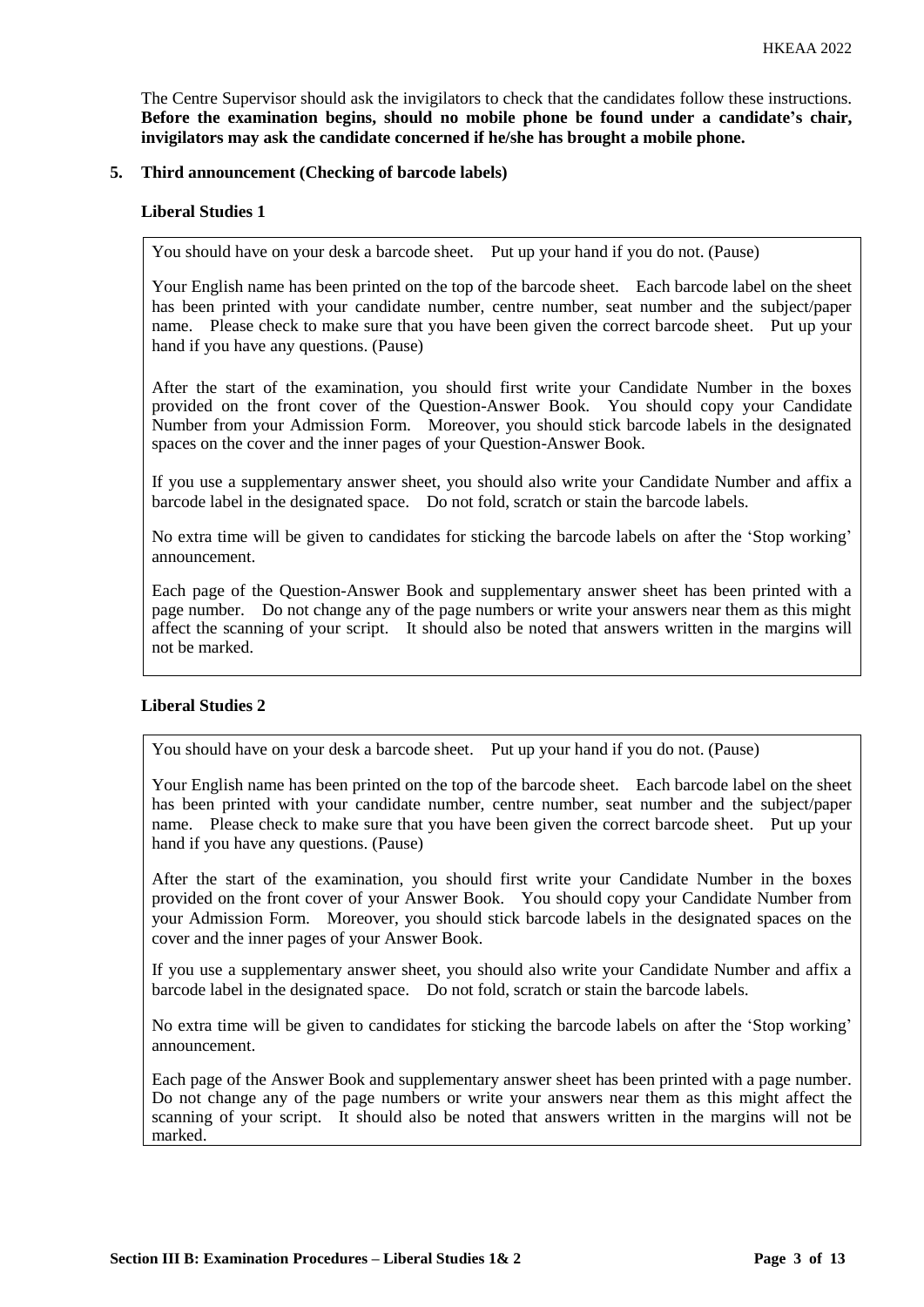# **6. Fourth announcement (Checking of Answer Books)**

# **Liberal Studies 1**

This paper does not require any Answer Books. Please proceed to the fifth announcement on distribution of Question Papers/Question-Answer Books (see *paragraph 7*).

# **Liberal Studies 2**

You should have on your desk an Answer Book. Put up your hand if you do not. (Pause)

You should enter the question number on the front cover of the Answer Book and mark the corresponding question number box on each page of the Answer Book and supplementary answer sheets on which you have written any answers.

No extra time will be given to candidates for filling in the question number boxes after the 'Stop working' announcement.

Now, read the Instructions on the cover of the Answer Book. (Pause)

# **7. Fifth announcement (Distribution of Question Papers / Question-Answer Books)**

The Centre Supervisor should check carefully whether the Question Papers/Question-Answer Books are **for the correct session**. The Centre Supervisor should then unseal and **open the packets of Question Papers/Question-Answer Books in front of the invigilators and candidates**. After ensuring that there are sufficient copies for distribution, announce:

# **Liberal Studies 1**

The Question Paper and Question-Answer Book will be distributed now. Make sure you have put away all unauthorised articles; otherwise you will be penalised. (Pause to allow sufficient time, say 10 seconds, for candidates to put away their unauthorised articles)

Do not turn over your Question Paper or Question-Answer Book and do not start writing until you are told to do so.

# **Liberal Studies 2**

The Question Paper will be distributed now. Make sure you have put away all unauthorised articles; otherwise you will be penalised. (Pause to allow sufficient time, say 10 seconds, for candidates to put away their unauthorised articles)

Do not turn over your Question Paper and do not start writing until you are told to do so.

The Centre Supervisor should then give the Question Papers/Question-Answer Books to the invigilators and instruct them to distribute the papers to the candidates, with **the cover of the Question Papers/Question-Answer Books facing up**.

# **8. Sixth announcement (Checking of Question Papers / Question-Answer Books)**

# **Liberal Studies 1**

You should have on your desk a Question Paper with a Question-Answer Book inserted. You may open the Question Paper to check if the Question-Answer Book is inserted. Put up your hand if you do not. (Pause)

Now, read the Instructions on the cover of the Question Paper. Do not turn over the Question Paper and the Question-Answer Book until you are told to do so. (Pause for 15 seconds)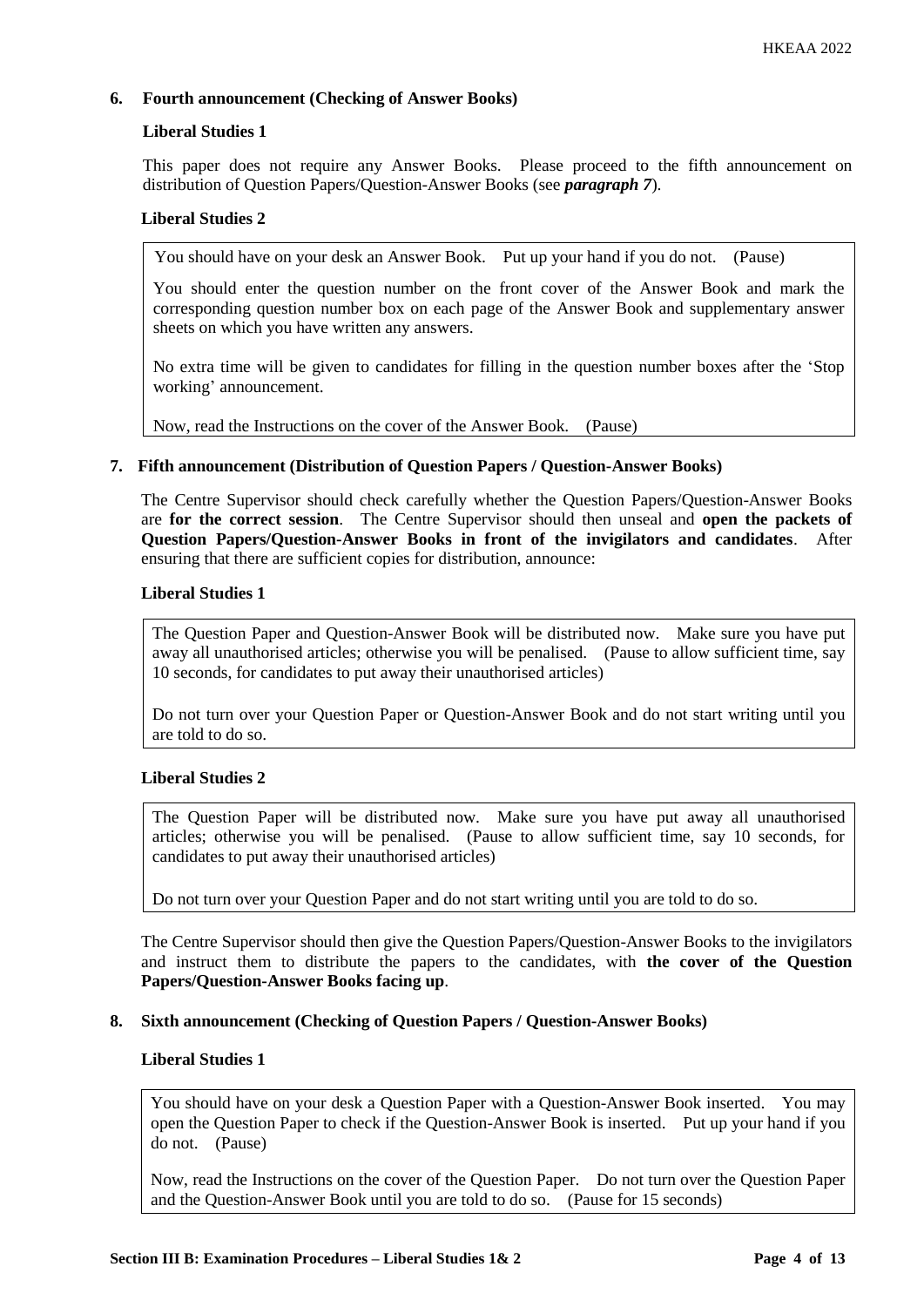### **Liberal Studies 2**

You should have on your desk a Question Paper and an Answer Book. Put up your hand if you do not. (Pause)

Now, read the Instructions on the cover of the Question Paper. Do not turn over the Question Paper until you are told to do so. (Pause for 15 seconds)

#### **9. Seventh announcement (Checking of Question Papers and start of the examination)**

9.1 Before the start of the examination, the Centre Supervisor should remind candidates to make sure that they do not have any electronic devices (including mobile phones) switched on or on the body. Then ask the candidates to open the Question Papers/Question-Answer Book to **check the number of pages/questions**. After the start of the examination, candidates should first write their candidate number in the boxes provided on the front cover of their Answer Book/Question-Answer Book and affix barcode labels in the designated spaces on the front cover and the inner pages of the Answer book/Question-Answer Book according to the instructions on the cover. No extra time will be given to candidates for sticking the barcode labels after the 'Stop working' announcement.

# **Liberal Studies 1**

Before the examination begins, make sure that you have switched off your mobile phone, including the alarm function, and that you do not have any electronic devices on the body. (Pause to allow sufficient time, say 30 seconds, for candidates to do the final check)

Check your Question Paper and Question-Answer Book to make sure that there are no missing questions. Words like '**End of Paper**' or '**End of Section**' should appear after the last question. (Pause)

**Close the Question Paper and Question-Answer Book after checking.**

**After the announcement of the start of the examination**, you should first write your Candidate Number in the boxes provided on the front cover of the Question-Answer Book. You should copy your Candidate Number from your Admission Form. You should stick barcode labels in the designated spaces on the cover and the inner pages of your Question-Answer Book according to the Instructions on the cover.

**No extra time will be given** to candidates for sticking barcode labels after the 'Stop working' announcement.

#### **Liberal Studies 2**

Before the examination begins, make sure that you have switched off your mobile phone, including the alarm function, and that you do not have any electronic devices on the body. (Pause to allow sufficient time, say 30 seconds, for candidates to do the final check)

Check your Question Paper to make sure that there are no missing questions. Words like '**End of Paper**' or '**End of Section**' should appear after the last question. (Pause)

**Close the Question Paper after checking.**

**After the announcement of the start of the examination**, you should first write your Candidate Number in the boxes provided on the front cover of the Answer Book. You should copy your Candidate Number from your Admission Form. You should stick barcode labels in the designated spaces on the cover and the inner pages of your Answer Book according to the Instructions on the cover.

**No extra time will be given** to candidates for sticking barcode labels after the 'Stop working' announcement.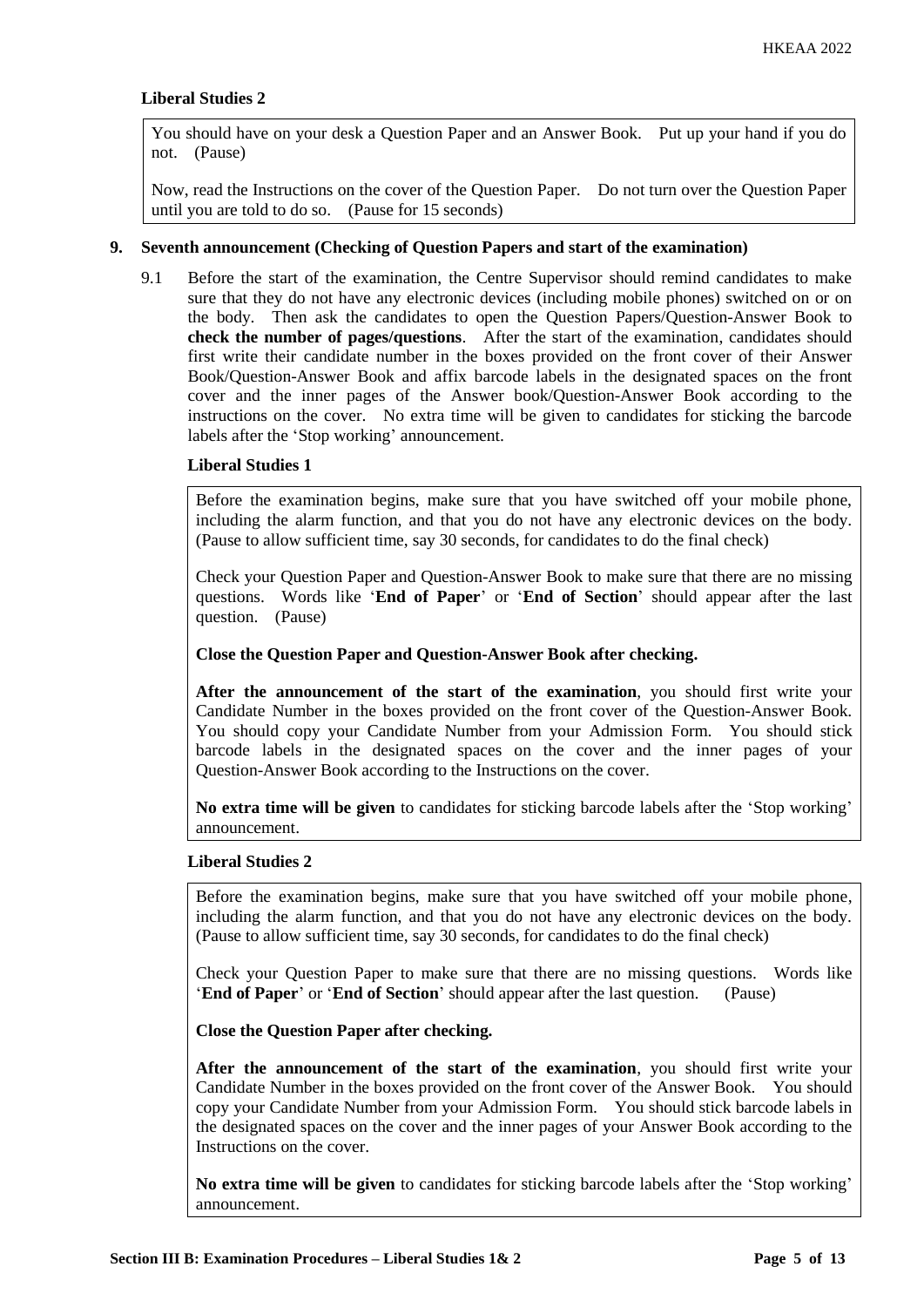- 9.2 The Centre Supervisor should **check if there is any Special Notice** which contains last-minute messages to candidates. The Special Notice, if any, is in a **bright yellow envelope** (see *Specimen 9*). If there is a Special Notice for the session, make an announcement according to the instructions in the Special Notice and write down the contents of the Special Notice on the blackboard for the candidates' reference, particularly the latecomers.
- 9.3 If there are no questions from the candidates, the Centre Supervisor should give the signal to begin by announcing:

**Liberal Studies 1 and 2** (leaving early is allowed during the period after the first 30 minutes and before the last 15 minutes)

If you wish to leave early, you should put up your hand to seek an invigilator's permission. Early leavers are not allowed to take away the question papers.

According to the hall clock (my watch), the time is \_\_\_\_. The finishing time is \_\_\_\_. You may now start.

- 9.4 After the 'You may now start' announcement, the Centre Supervisor should write the actual starting time and the correct finishing time on the blackboard for the information of candidates and invigilators.
- 9.5 The Centre Supervisor should avoid the practice of writing up the starting and finishing times in advance, and should do this **only** when the precise times are known. If the hall has a clock visible to the candidates and is functioning properly (see **Notes** below), the Centre Supervisor should time the examination according to this clock. The Centre Supervisor may also refer to the digital timer available on the computer desktop of PECSS. Apart from providing a countdown of the examination time, the timer also provides reminders of the last 15 minutes, last 5 minutes and end of the examination session. The Centre Supervisor must ensure that candidates are given the full amount of time as specified on the Question Paper/Question-Answer Book. **No extra time** should be given to the candidates for reading the Question Paper or for any other reason without specific instructions from the HKEAA.

# **Notes:**

- (1) The Centre Supervisor should check whether the hall clock is functioning properly before the start of the examination. If not, candidates should be reminded not to refer to the clock during the examination.
- (2) If there are two clocks in the hall (say one in the front of the hall and one at the back), the Centre Supervisor should use the one facing the candidates and inform the candidates of the clock he/she is using for timing the examination in order to avoid misunderstanding.
- 9.6 The Centre Supervisor should ensure that all examinations start punctually as scheduled in the timetable. If under special circumstances an examination has to be delayed (due to bad weather or insufficient Question Papers/Question-Answer Books being made available), the Centre Supervisor should ensure that the candidates are given the full amount of time as specified on the Question Paper/Question-Answer Book. **Under no circumstances should an examination start before the scheduled time.**
- 9.7 Write the actual starting time and finishing time at the end of the session in the spaces provided on the Sessional Report (for core subjects) (See *Specimen 20A*).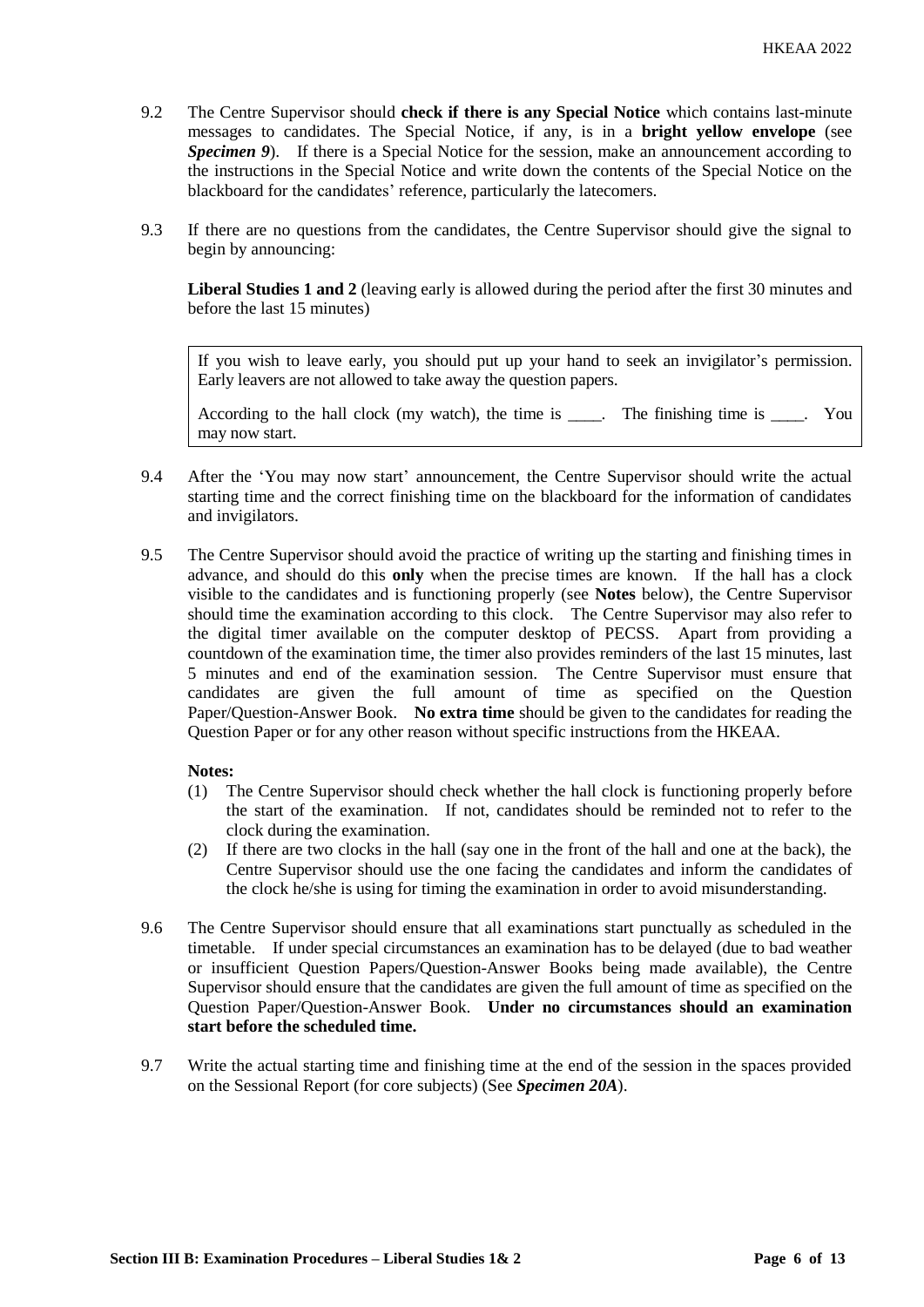### **B. Procedures after the Start of the Examination**

#### **10. Checking the Admission Forms and Identification Documents**

Please refer to *Section III A paragraph 3* for details.

#### **11. Taking of Candidates' Attendance**

Please refer to *Section III A paragraph 4* for details.

#### **12. Collecting Question Papers and answer books from vacant seats**

12.1 **30 minutes** after the start of the examination, ask the invigilators to collect the Question Paper/Answer Book/Question-Answer Book/barcode sheet from each vacant seat and return them to the Centre Supervisor. The Centre Supervisor is advised to put the blank Question-Answer Books/Answer Books inside a designated box/plastic bag to avoid mixing them up with the candidates' scripts to be collected at the end of the examination.

The Centre Supervisor should ask the invigilators to select 'Recording Absentees' from the Main Menu of their barcode scanner, scan the barcode sheets of the absentees, and upload the absentees' records to the ASTS programme before the absentees' barcode sheets are put inside the barcode sheet envelope (see *Specimen 30B*).

- 12.2 The school can retain the surplus Question Papers (including Question-Answer Books).
- 12.3 In the case of a candidate **requesting to have another Answer Book/Question-Answer Book**, the request should not normally be accepted. Supplementary answer sheets should be supplied.

### **13. Early leavers**

- 13.1 Early leave is not allowed for the Listening papers and Multiple-Choice papers (i.e. Music Paper 1/Mathematics Compulsory Part Paper 2/Economics Paper 1).
- 13.2 For other subjects/papers, candidates may leave the examination room after the first 30 minutes of the session to 15 minutes before the end of the session. Candidates wishing to leave during the permitted time must raise their hand to summon an invigilator. Before a candidate is given permission to leave, the invigilator should ensure that (1) the candidate number has been put down and barcode labels have been affixed in the designated spaces of the answer script even if no attempt has been made to answer any questions; and (2) the question number box on each page of the answer script has been marked. **Early leavers are not allowed to take away the Question Papers.**
- 13.3 The Centre Supervisor should report in detail (time of the incident, circumstances, etc.) any candidate who has left the examination room without permission or who has taken away the Question Paper on Report Form SR4g (see *Specimen 23A*).
- 13.4 If a candidate claims to be sick and wishes to leave outside the permitted time, he/she should state his/her reasons on Report Form SR4g for follow up by the HKEAA. He/she has to write his/her name and address in the space provided on the form. Please complete the attendance taking for the candidate and follow the script collection procedures as described in *paragraph 13.2* before letting the candidate leave.
- 13.5 The Question Papers and answer scripts of early leavers should be left on the candidates' desks. **The answer scripts should be collected at the end of the session together with those of other candidates** and placed in the appropriate script envelope while the Question Papers can be treated as ordinary surplus Question Papers which can be kept by the school.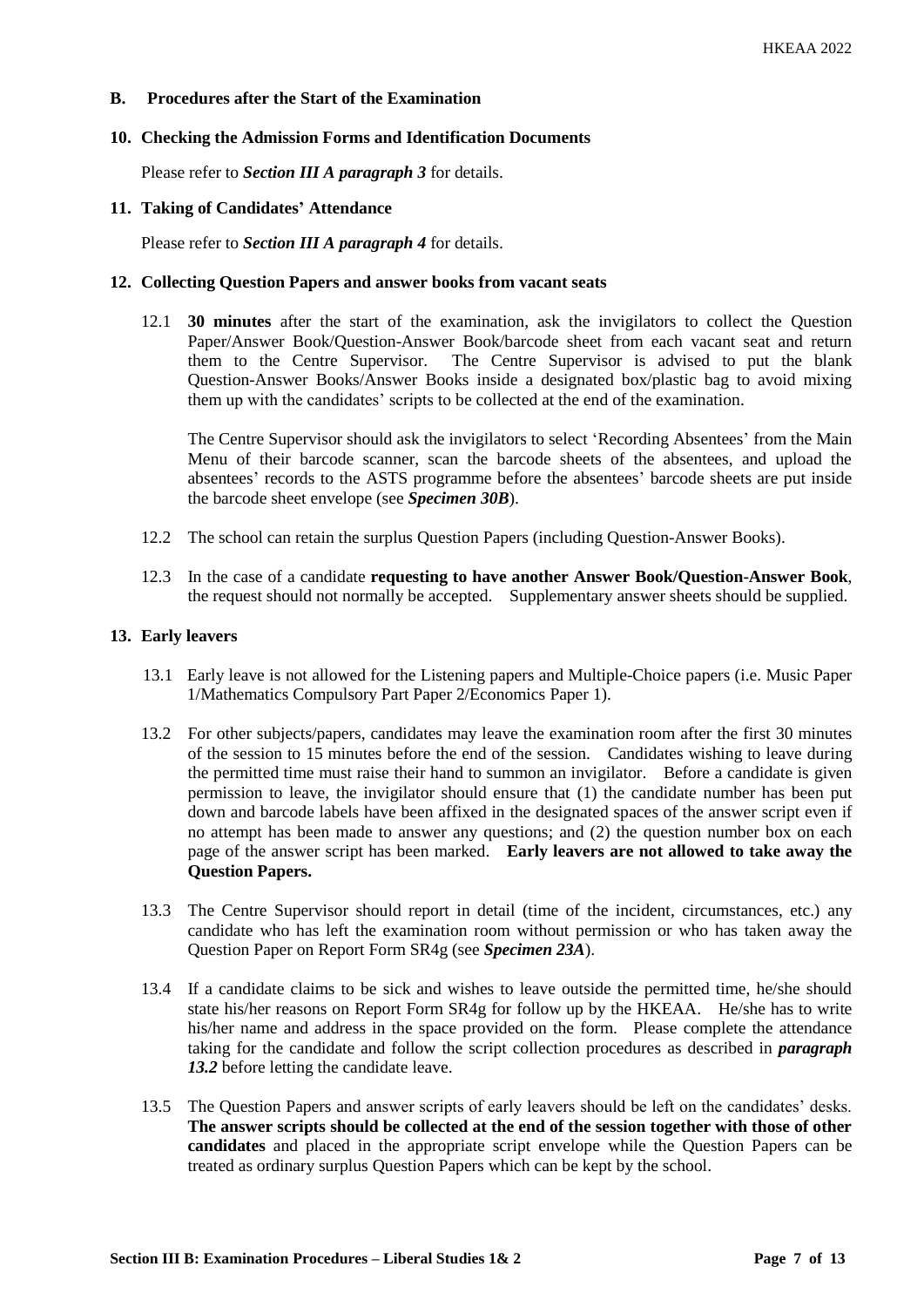## **14. Questions raised by candidates**

Please refer to *Section III A paragraph 5* for details.

#### **15 Toilet arrangements**

Please refer to *Section III A paragraph 6* for details.

## **C. Report Forms**

### **16. If the Centre Supervisor wishes to make a report about the conduct of the examination, he/she can use the following report forms:**

- Form SR1 ― Candidates without Admission Form/Identification Document
- Form SR3 ― Candidates Attended the Wrong Examination Centre/Subject/Paper/Module/ Language Version not on Admission Form
- Form  $SR4g$  Examination Irregularities (cheating/insufficient papers/candidates' disobeying the 'Stop working' instructions, etc.)
- Form  $SR4b$  Examination Irregularities (Barcodes)
- Form SR4c Examination Irregularities (Calculators)
- Form SR4p Examination Irregularities (Mobile Phones/Electronic Devices/Sounding Devices)
- Form  $SR4t$  Candidates Going to the Toilet<br>• Form  $SR4i$  Examination Irregularities (Invi
- **Examination Irregularities (Invigilators)**
- Sessional Report (for core subjects)

### **D. End of Examination**

#### **17. Eighth announcement (Reminding candidates of the time left)**

17.1 15 minutes before the end of the session, the Centre Supervisor should announce:

#### **Liberal Studies 1**

You have 15 minutes left. You are not allowed to leave the examination room until you are told to do so.

Make sure you have written your Candidate Number and stuck barcode labels in the designated spaces of the Question-Answer Book.

No extra time will be given to candidates for sticking the barcode labels after the 'Stop working' announcement.

#### **Liberal Studies 2**

You have 15 minutes left. You are not allowed to leave the examination room until you are told to do so.

Make sure you have marked the appropriate question number in the question number box on each page and on the cover of the Answer Book; otherwise the markers may not know which questions you have answered. Besides, make sure you have written your Candidate Number and stuck barcode labels in the designated spaces.

No extra time will be given to candidates for sticking the barcode labels or filling in the question number boxes after the 'Stop working' announcement.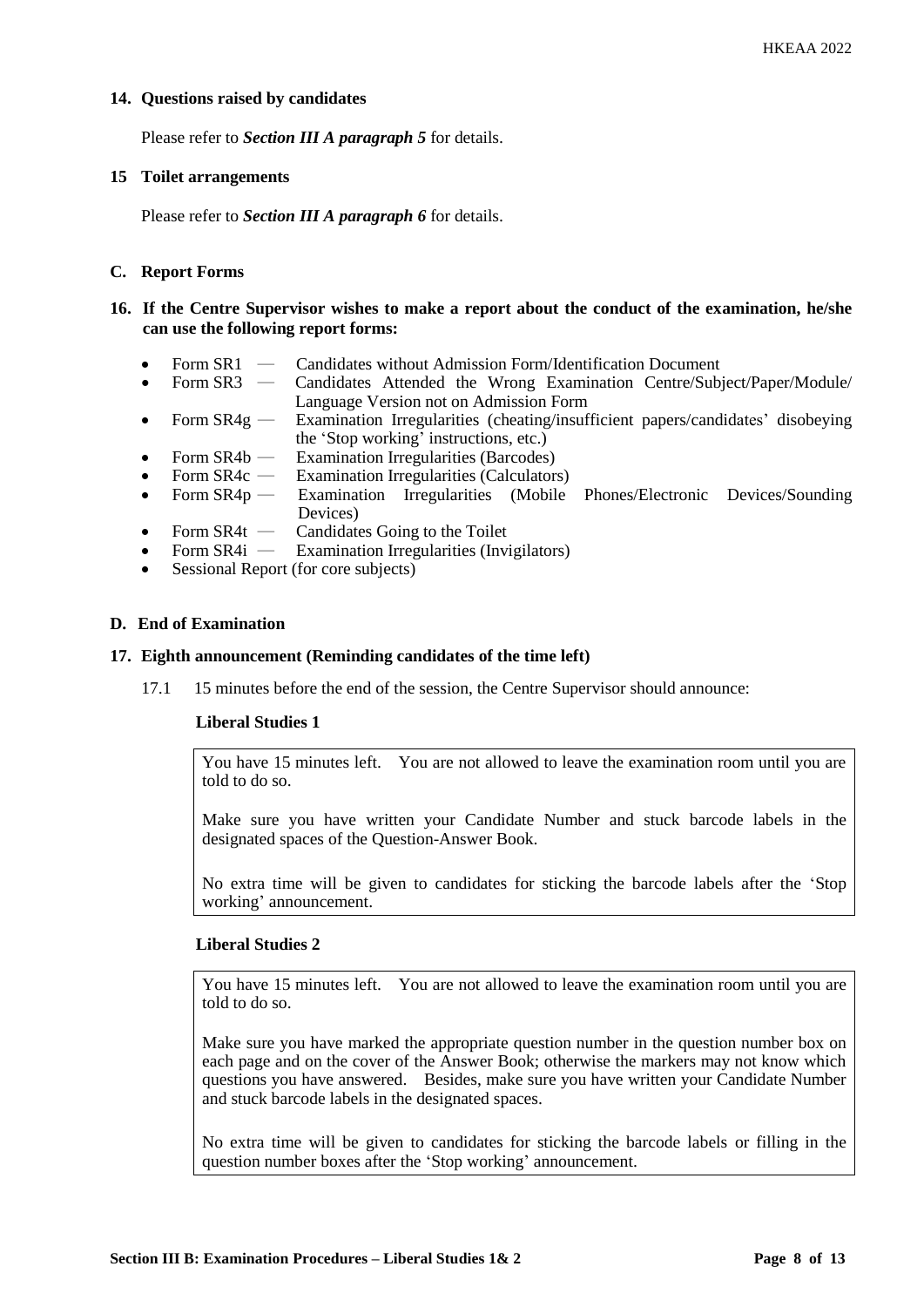17.2 5 minutes before the end of the session, the Centre Supervisor should announce:

### **Liberal Studies 1**

You have 5 minutes left. Make sure you have written your Candidate Number and stuck barcode labels in the designated spaces on the Question-Answer Book and all supplementary answer sheets.

**Remember to enter the question number and mark the question number box on all appropriate pages.** 

Cross out all unwanted materials. You will *NOT* be allowed to work on your Question-Answer Book and supplementary answer sheets including affixing barcode labels, using an eraser, filling in question numbers or holding any stationery after the 'Stop working' announcement.

### **Liberal Studies 2**

You have 5 minutes left. Make sure you have written your Candidate Number and stuck barcode labels in the designated spaces on the Answer Book and all supplementary answer sheets.

## **Remember to enter the question number and mark the question number box on all appropriate pages.**

Cross out all unwanted materials. You will *NOT* be allowed to work on your Answer Book and supplementary answer sheets including affixing barcode labels, using an eraser, filling in question numbers or holding any stationery after the 'Stop working' announcement.

### **18. Ninth announcement ('Stop working' instruction)**

18.1 When time is up, announce:

# **Liberal Studies 1**

The time now is \_\_\_\_\_. Time is up. Stop working. Put down all your stationery. **(Pause for 10 seconds to ensure that all candidates are complying with the instructions^)**

Do not pack your personal belongings until you are told to do so. Close your Question Paper and Question-Answer Book. You must not work on your answers or affix barcode labels now, otherwise you will receive a mark penalty. (Pause)

If you have supplementary answer sheets, tie them in your Question-Answer Book with the piece of string provided. Put your Question-Answer Book next to the unused barcode labels. They will be collected separately.

Make sure that your Admission Form and identification document do not get included in your answer script.

# **Liberal Studies 2**

The time now is \_\_\_\_\_. Time is up. Stop working. Put down all your stationery. **(Pause for 10 seconds to ensure that all candidates are complying with the instructions^)**

Do not pack your personal belongings until you are told to do so. Close your Question Paper and Answer Book. You must not work on your answers or affix barcode labels now, otherwise you will receive a mark penalty. (Pause)

If you have supplementary answer sheets, tie them in your Answer Book with the piece of string provided. Put your Answer Book next to the unused barcode labels. They will be collected separately.

Make sure that your Admission Form and identification document do not get included in your answer script.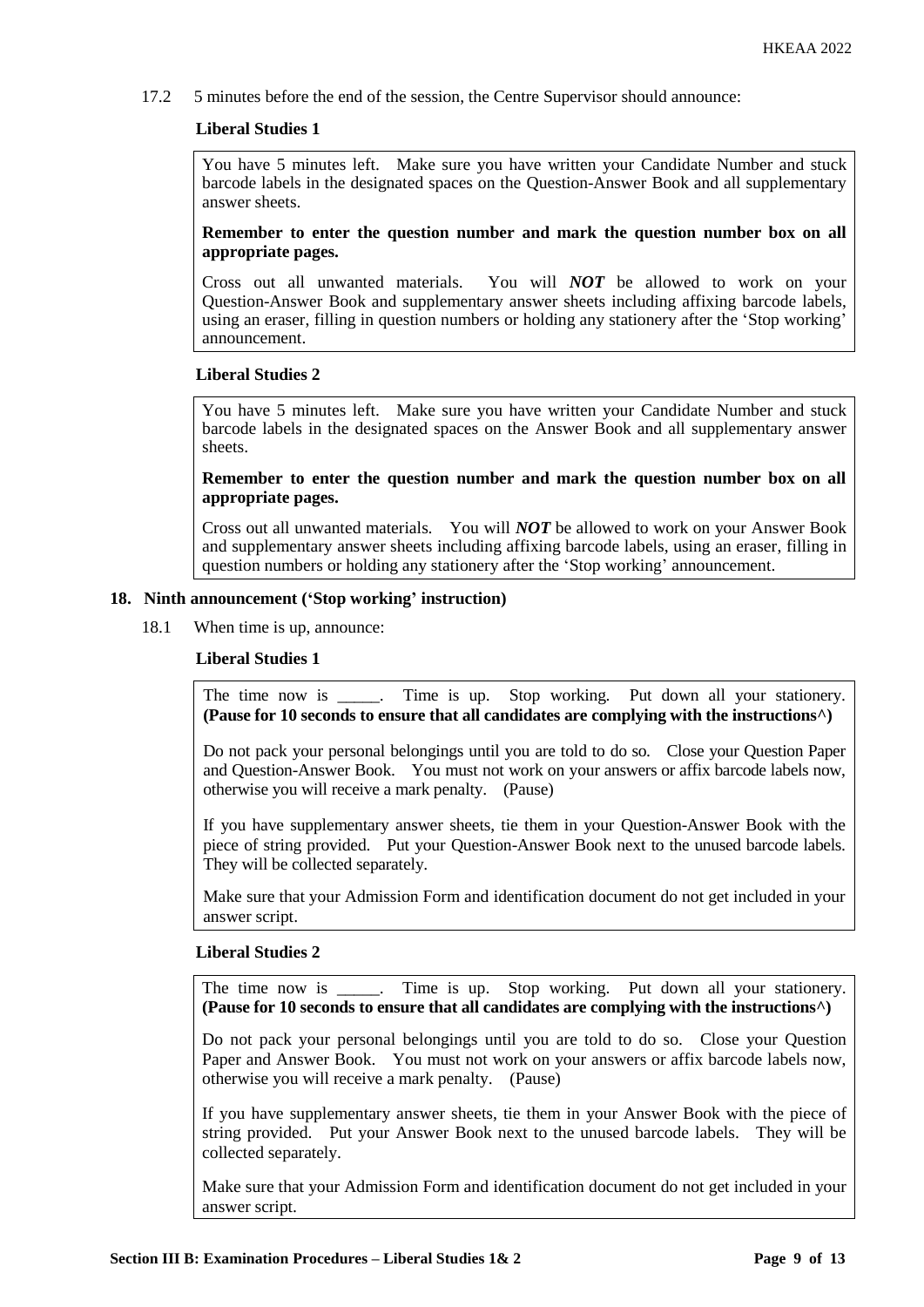- **^** During the 10-second pause after *'Put down all your stationery'* is announced, the Centre Supervisor should stay on the stage to ensure that the candidates follow the instructions and invigilators should check if any candidates are still working on their answer scripts (including writing, erasing/crossing out answers, holding any stationery, affixing barcode labels or filling in question numbers).
- 18.2 For handling cases of candidates disobeying the 'Stop working' instruction, please refer to *Section IV paragraph 19*.

## **19. Tenth announcement (Collection of answer scripts)**

- **NOTE**: **With the exception of Combined Science (Biology) Section A, Combined Science (Chemistry) Section A and Combined Science (Physics) Section A**, the Question Papers of other subjects (including multiple-choice question papers) need **NOT** be collected.
- 19.1 The Centre Supervisor should announce:

#### **Liberal Studies 1**

Your Question-Answer Book will be collected now. Stay in your seat quietly until you are told to leave.

While collecting the answer scripts, if you are found not having stuck a barcode label on the cover of the Question-Answer Book, to facilitate scanning, the invigilator will let you stick the label on the cover under supervision. You are required to complete a report form before leaving the examination room.

## **Liberal Studies 2**

Your Answer Book will be collected now. Stay in your seat quietly until you are told to leave.

While collecting the answer scripts, if you are found not having stuck a barcode label on the cover of the Answer Book, to facilitate scanning, the invigilator will let you stick the label on the cover under supervision. You are required to complete a report form before leaving the examination room.

- 19.2 The Centre Supervisor should assign the invigilators to collect separately the answer scripts, rough-work sheets and barcode sheets (with/without remaining barcode labels), etc.
- 19.3 While collecting the Answer Books/Question-Answer Books, if an invigilator discovers that **a candidate has not put down his/her candidate number on the cover of his/her Answer Book/Question-Answer Book, the candidate can be allowed to write his/her candidate number on the cover only under the supervision of the invigilator. However, the candidate should not be allowed to fill in the question number boxes.**
- 19.4 While collecting the Answer Books/Question-Answer Books, if an invigilator discovers that **a candidate has not stuck any barcode labels on the cover of an Answer Book/Question-Answer Book, to facilitate scanning, the candidate should be asked to stick the barcode label on that cover under the supervision of the invigilator. A report must be made on Report Form SR4b. The candidate should be asked to sign the report form.**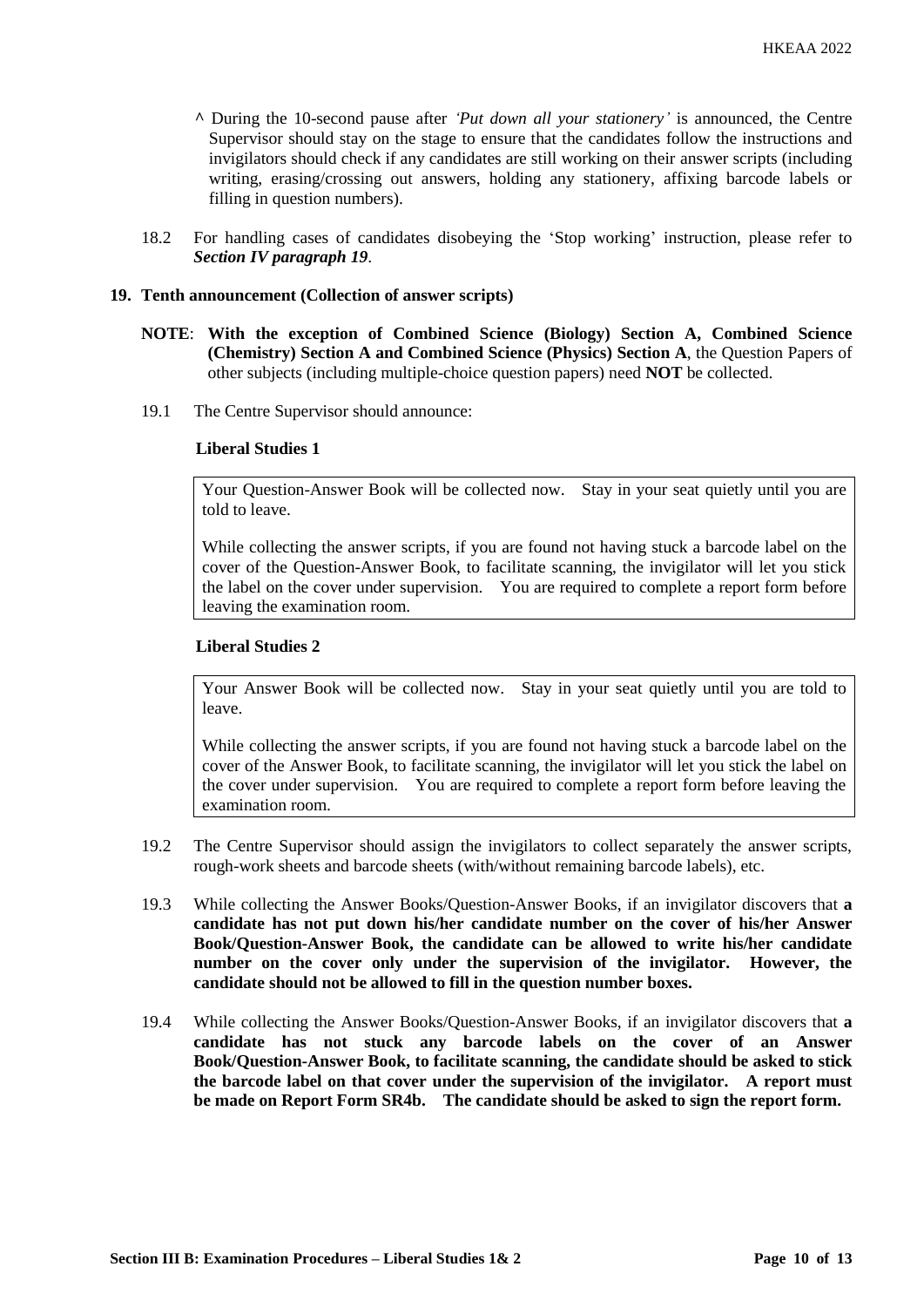### **20. Checking of answer scripts collected**

- 20.1 The answer scripts should be collected in candidate number order, with the smallest candidate number on top.
- 20.2 Ask the invigilators to scan the barcode labels on the scripts, including those using spare barcode labels. After scanning all answer scripts, invigilators should place the barcode scanners on the cradle for data transmission.
- 20.3 **The Centre Supervisor should check the 'Summary Report' and the 'Discrepancy Report' in the ASTS programme to ensure that the number of candidates present tallies with the number of collected scripts.** If there is a discrepancy between the attendance records and the scripts' records, the relevant information will be shown in the 'Discrepancy Report' in the ASTS programme. The Centre Supervisor should investigate the irregularities immediately. Please refer to the 'ASTS User Guide' where necessary.
- 20.4 If, at the time of scanning the barcode labels on the scripts, an invigilator discovers that a candidate has not stuck any barcode label on the cover of an Answer Book/Question-Answer book, the Answer Book/Question-Answer Book need not be scanned. The matter must be reported to the CS immediately and recorded on Report Form SR4b. The case will be shown in the 'Discrepancy Report' of the ASTS programme.

The Centre Supervisor should, under the page of 'Answer Script', select the relevant candidate and click 'Edit' manually to update the script record. The candidate's script record should be updated as follows:

- (i) from '0/1' to ' $\checkmark$ ' (for examinations using 1 answer book)
- (ii) from '1/2' to ' $\checkmark$ ' (for examinations using 2 answer books and 1 answer book has been scanned while the other cannot be scanned)
- (iii) from '0/2' to ' $\checkmark$ ' (for examinations using 2 answer books and both answer books cannot be scanned).

The completed Report Form SR4b and the Answer Book/Question-Answer Book should be placed in the **Envelope for Special Reports & Related Scripts/Answer Sheets**.

20.5 The Centre Supervisor should put down the total number of scripts collected in the appropriate spaces on the Sessional Report (for core subjects).

### **21. Eleventh announcement (Dismissal of candidates)**

21.1 On completion of the collection and checking of all answer scripts, the Centre Supervisor should announce:

#### **Liberal Studies 1**

The Paper 2 examination of this subject will be held at . Please come back 15 minutes before the start of the examination. You may now pack your personal belongings. Make sure you have your Admission Form, identification document and other personal belongings. (Pause) You can take away your question paper. You may now leave.

# **Liberal Studies 2**

You may now pack your personal belongings. Make sure you have your Admission Form, identification document and other personal belongings. (Pause) You can take away your question paper. You may now leave.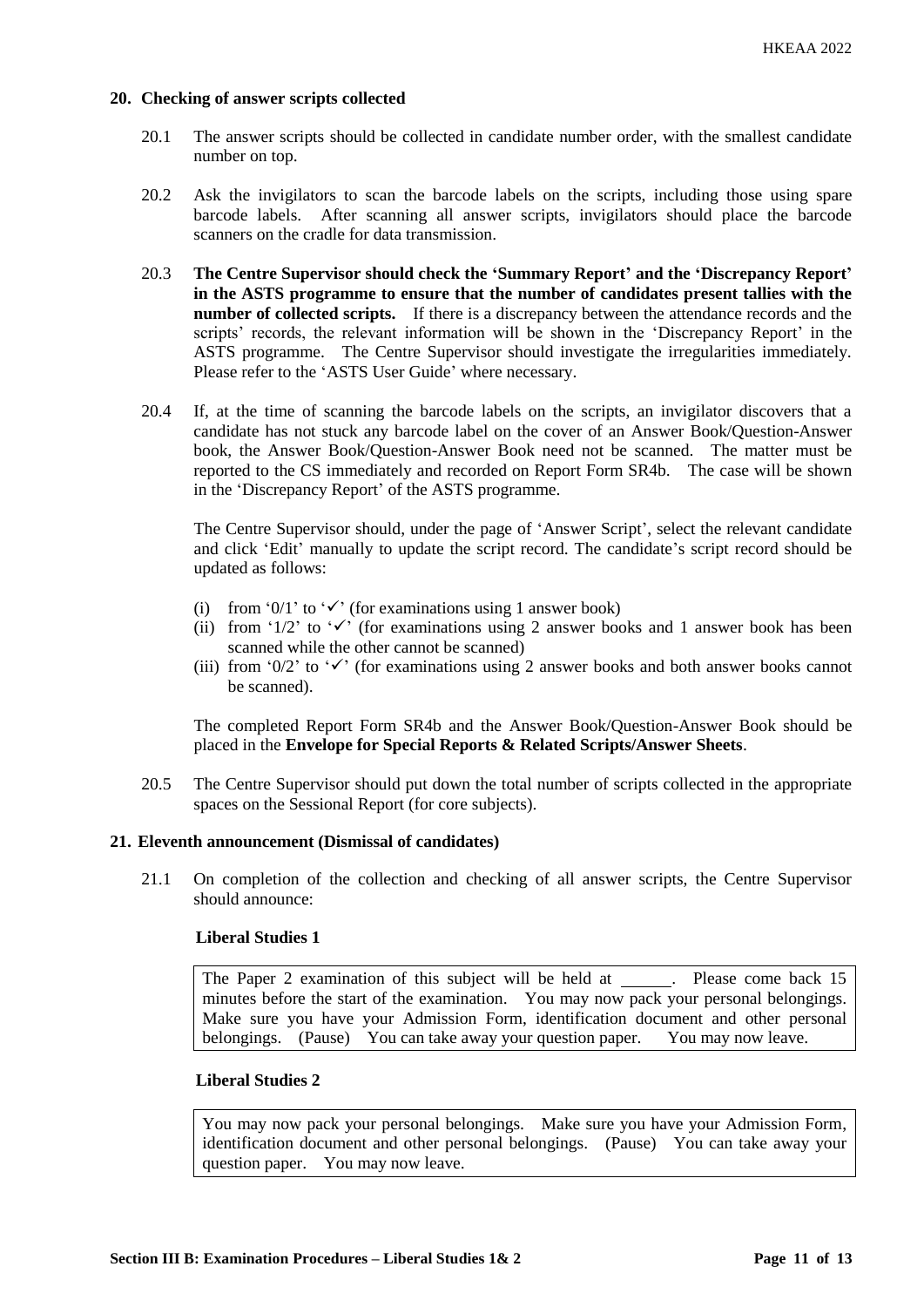21.2 In the case of a candidate reporting any irregularity concerning the examination (e.g. reports a mistake in the use of answer books), the Centre Supervisor should record the details of the irregularity (such as whether the case was reported before or after the dismissal of candidates) on Report Form SR4g so that follow-up action can be taken by the HKEAA (see *Section IV paragraph 20* on candidates using wrong answer books).

# **22. Completing the Sessional Report (for core subjects)**

The Sessional Report (for core subjects) should be completed by the Centre Supervisor and two invigilators (including one invigilator not provided by the centre school). This report need not be returned daily. It should be returned to the Scripts Collection Centre after the very last HKDSE examination session in the centre.

### **23. Packing of scripts and examination materials**

23.1 The Centre Supervisor should refer to the Script Envelope Summary (see *Specimen 26B*) for the number of pre-printed script envelopes provided to the centre. The answer scripts should be placed in the appropriate script envelopes (see *Specimen 26A*) in candidate number order according to the candidate number ranges printed on the script envelope labels. The number of scripts inside should be written on each of the envelopes. Each envelope should be sealed with a piece of Security Adhesive Tape. The Centre Supervisor and one invigilator should then sign on the flap of the envelope across the tape (see *Specimen 27*). The envelopes must be tied with a piece of string for carrying purposes.

### 23.2 **Items to be placed in the normal script envelopes:**

#### **Scripts/answer sheets of**

- (1) candidates who are present (including latecomers, early leavers and additional candidates);
- (2) candidates who cannot produce their Admission Forms but can produce their identification documents and the candidate numbers claimed can be verified;
- (3) candidates whose Admission Forms do not bear their photographs and who cannot produce their identification documents but their personalised barcode sheets can be found at the centre;
- (4) candidates who have disobeyed the 'Stop working' instruction;
- (5) candidates whose calculators do not have the 'H.K.E.A.A. APPROVED' or 'H.K.E.A. APPROVED' label but the calculators are on the Permitted List.

# 23.3 **Scripts/Reports to be placed in the Envelope for Special Reports and Related Scripts (where appropriate):**

- (1) scripts of candidates who are suspected of cheating and the cribs (if any);
- (2) scripts of candidates who have attended a wrong centre;
- (3) scripts of candidates who cannot produce their Admission Forms and/or valid identification documents and their personalised barcode sheets cannot be found at the centre;
- (4) scripts of candidates who have taken a subject/paper/module/language version not listed on the Admission Form;

Candidates who use spare barcode sheets

- (5) scripts of any other candidates who use spare barcode sheets/who are not given any barcode sheets;
- (6) scripts of candidates who cannot produce their Admission Forms and valid identification documents but their personalised barcode sheets can be found at the centre;
- (7) answer books/question-answer books with candidate number written but no barcode label stuck on the cover;
- (8) Report Forms SR1, SR3, SR4g, SR4b, SR4c, SR4p, SR4t\* or SR4i (if any);
- (9) candidates' calculators which do not have the 'H.K.E.A.A. APPROVED' or 'H.K.E.A. APPROVED' label and which are **NOT** on the Permitted List.